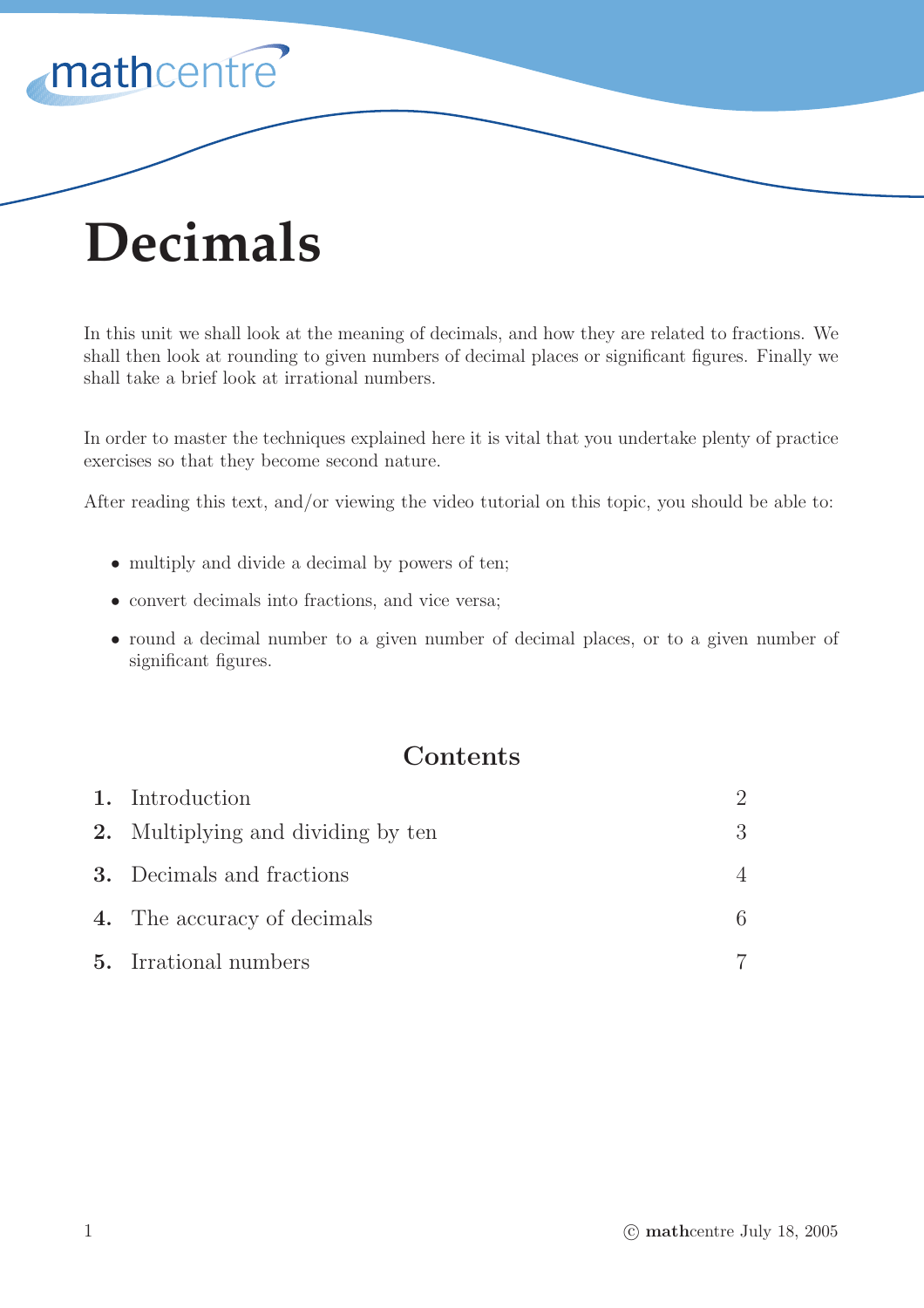## **1. Introduction**

A simple meaning of the word 'decimal' is 'connected with ten', and the decimal number system is a means of expressing any number from the very smallest to the very largest.

Let us look at how the system works. We have the digits  $0, 1, 2, 3, 4, 5, 6, 7, 8$  and  $9$ , they are our units, or 'ones'. To make all our other numbers we use these same digits, but in different places in our decimal system. For example, in the number 12, '2' is in the units place and stands for 2 units, and '1' is in the tens place and stands for one times ten, giving us  $2 + 10 = 12$ .

We can describe this by using a place value chart, and labelling the columns.

| $\mid$ 1000000   100000   10000 |  | 1000 | $\overline{00}$ |  | $1/100$   : | 1/1000 |
|---------------------------------|--|------|-----------------|--|-------------|--------|
|                                 |  |      |                 |  |             |        |

The decimal point shows us where the fraction part of a number begins. To the left of the decimal point we have the whole number part. We have the units, the tens, hundreds, thousands, ten thousands, hundred thousands, millions and so on. You can see that, as we go from right to left, each column heading is ten times larger than its neighbour, so going in this direction we are multiplying by ten each time. On the other hand, if we go from left to right, each column heading is ten times smaller than its neighbour, so going in this direction we are dividing by ten.

To the right of the decimal point we have the fractional part of the number. If we continue going right, we continue dividing by ten. So we get tenths, hundredths, thousandths and so on.

We can put some numbers in the chart.

| 1000000 100000 10000 1000 |          |   | 100 | 10 |   | 1/10 | $\overline{1}/100$ | $\boxed{1/1000}$ |
|---------------------------|----------|---|-----|----|---|------|--------------------|------------------|
|                           |          |   |     | റ  | − |      |                    |                  |
|                           |          |   | 5   | 9  |   |      |                    |                  |
|                           |          |   |     | h  |   |      |                    |                  |
|                           |          | 6 |     |    |   |      |                    |                  |
|                           |          |   | റ   |    |   |      |                    |                  |
|                           | $\Omega$ |   | 3   |    | 5 |      |                    |                  |
|                           |          |   |     |    | 6 | 3    |                    | $\overline{2}$   |
|                           |          |   |     |    |   | 5    |                    |                  |
|                           |          |   |     |    | റ |      |                    |                  |

These numbers are 27, 531, 50, 6 000, 207, 127 395, 6.392, 0.5, and 12.027. In the chart, the numbers are aligned so that the units are vertically above or below one another, and similarly for the tens, the hundreds, and so on. For instance, 50 has a 5 in the tens column. But we also put a 0 in the units column, to show that there are no units. This 0 is called a 'placeholder', because it makes sure we realise that the 5 represents 5 tens, and not 5 units.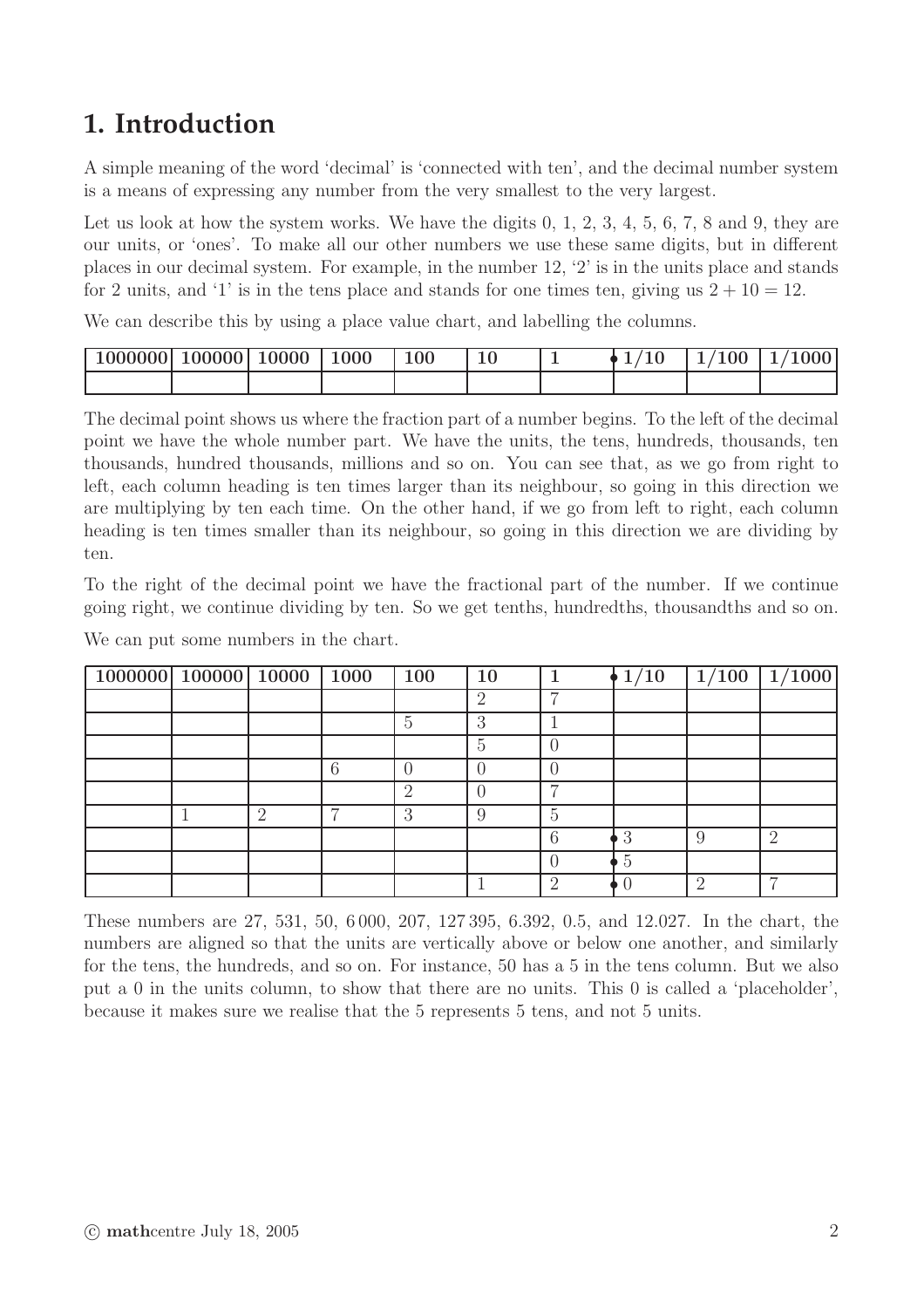# **2. Multiplying and dividing by ten**

Using our chart, we can see what happens when we multiply a number by ten. We shall work out  $34 \times 10$ .

| 1000000 100000 10000 1000 |  | <b>100</b> |  | 1/10 | $1/100$   $1/1000$ |
|---------------------------|--|------------|--|------|--------------------|
|                           |  |            |  |      |                    |
|                           |  |            |  |      |                    |
|                           |  |            |  |      |                    |

The 3 representing the tens becomes ten times bigger, and moves to the hundreds column. Similarly, the 4 representing the units becomes ten times bigger and moves to the tens column. Now the units column is empty, and since there are no tenths in the original number to make ten times bigger, we need to put a zero in the units column.

Next, we shall take 0.507 and multiply it by 100.

| $1000000$   100000   10000   1000   100 |  |  |  | 1/10 | $1/100$ $1/1000$ |
|-----------------------------------------|--|--|--|------|------------------|
|                                         |  |  |  |      |                  |
|                                         |  |  |  |      |                  |
|                                         |  |  |  |      |                  |
|                                         |  |  |  |      |                  |

Each digit will now move two columns to the left. In this case the leading zero is no longer required, so the result is 50.7 .

| With division, the process is similar. We shall use the chart to work out $127.5 \div 10$ . |  |  |  |  |  |  |  |  |
|---------------------------------------------------------------------------------------------|--|--|--|--|--|--|--|--|
|---------------------------------------------------------------------------------------------|--|--|--|--|--|--|--|--|

| 1000000 100000 10000 |  | 1000 | 100 |  | $/100\,$ | 1/1000 |
|----------------------|--|------|-----|--|----------|--------|
|                      |  |      |     |  |          |        |
|                      |  |      |     |  |          |        |
|                      |  |      |     |  |          |        |

The 1 in the hundreds column becomes ten times smaller, and moves to the tens column. The 2 in the tens column becomes ten times smaller, and moves to the units column. The 7 in the units column becomes ten times smaller, and moves to the tenths column. And finally, the 5 in the tenths column becomes ten times smaller, and moves to the hundredths column. So  $127.5 \div 10 = 12.75$ .

Next, we shall work out  $2.3 \div 1000$ . Here, we need to use an extra column on the right of our chart to include ten-thousandths, and so to save space we shall omit the column for millions. Notice that 1000 is  $10 \times 10 \times 10 = 10^3$ .

| $\boxed{100000}$   10000   1000   100 |  | 10 |  |  | $\big\downarrow 1/10$   $1/100$   $1/1000$   $1/10000$ |
|---------------------------------------|--|----|--|--|--------------------------------------------------------|
|                                       |  |    |  |  |                                                        |
|                                       |  |    |  |  |                                                        |
|                                       |  |    |  |  |                                                        |
|                                       |  |    |  |  |                                                        |
|                                       |  |    |  |  |                                                        |

This time the 2 in the units column will move three places to the right, as we divide by 10 three times, moving from the units column to the thousandths column. Similarly, the 3 in the tenths column will move three places to the right, to the ten-thousandths column. Because there are no other digits, we need to place zeros in the tenths and hundredths columns to hold the place value of the other digits. In addition, we usually place a zero in the units column for clarity. So  $2.3 \div 1000 = 0.0023$ .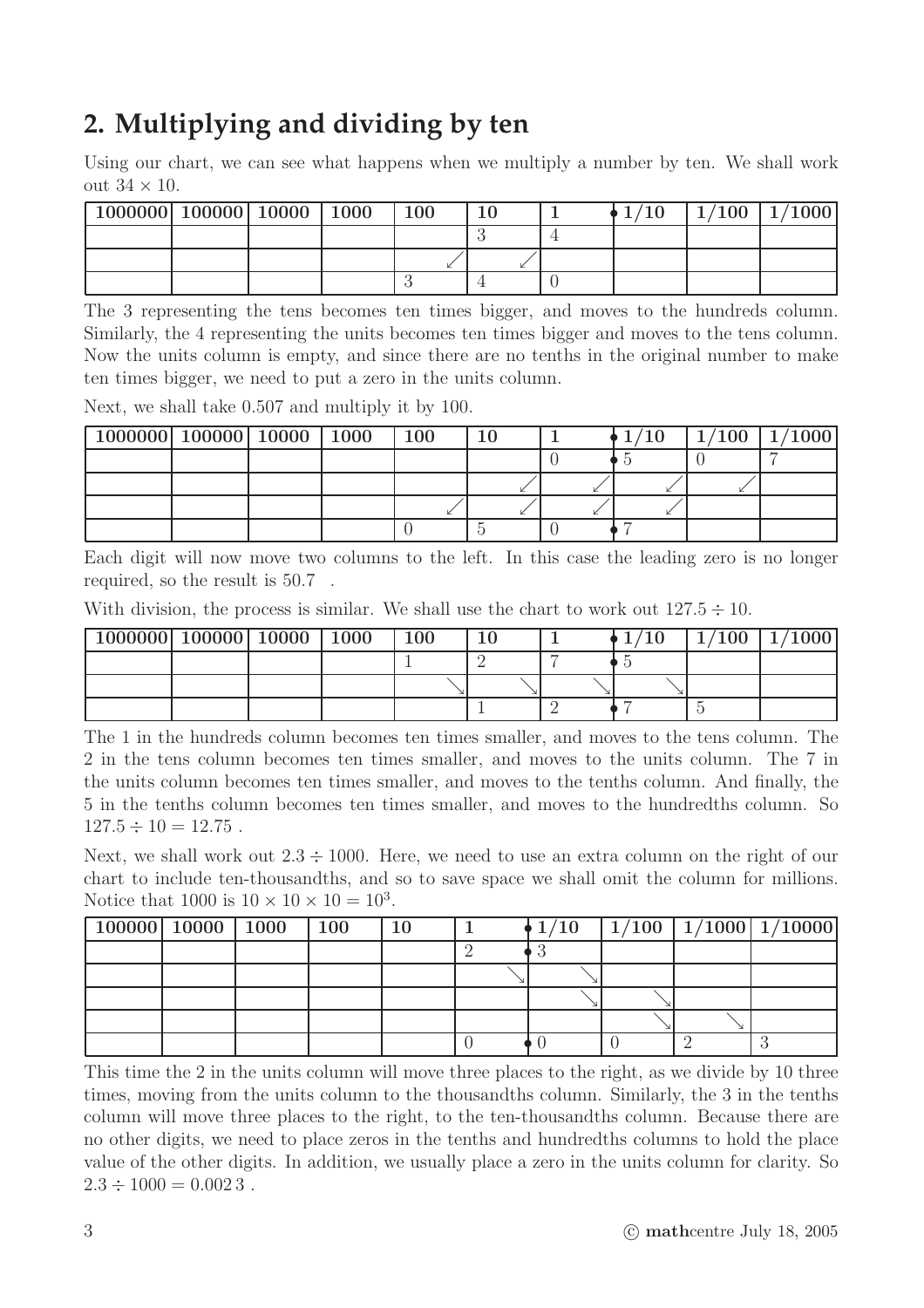| $100000$   10000   1000   100 |  | $\vert$ 10 |  |  | $\frac{1}{10}$ $\frac{1}{100}$ $\frac{1}{1000}$ $\frac{1}{10000}$ |
|-------------------------------|--|------------|--|--|-------------------------------------------------------------------|
|                               |  |            |  |  |                                                                   |
|                               |  |            |  |  |                                                                   |
|                               |  |            |  |  |                                                                   |
|                               |  |            |  |  |                                                                   |
|                               |  |            |  |  |                                                                   |
|                               |  |            |  |  |                                                                   |
|                               |  |            |  |  |                                                                   |

Next, we shall work out  $7.1 \times 100000$ .

This time the 7 in the units column will move five places to the left, as we multiply by 10 five times, moving from the units column to the hundred thousands column. Similarly, the 1 in the tenths column will move five places to the left, to the ten thousands column. Because there are no other digits, we need to place zeros in the thousands, hundreds, tens and units columns to hold the place value of the other digits. So  $7.1 \times 100\,000 = 710\,000$ .

Finally, we shall work out  $7.1 \times 10^{-3}$ . Now multiplying by  $10^{-3}$  is the same as dividing by  $10^3$ , that is, dividing by 1000.

| $100000$   10000   1000   100 |  |  |  |  | $1/10$   $1/100$   $1/1000$   $1/10000$ |
|-------------------------------|--|--|--|--|-----------------------------------------|
|                               |  |  |  |  |                                         |
|                               |  |  |  |  |                                         |
|                               |  |  |  |  |                                         |
|                               |  |  |  |  |                                         |
|                               |  |  |  |  |                                         |

So  $7.1 \times 10^{-3} = 0.0071$ .

#### Exercises

1. Carry out the following calculations:

(a)  $16.21 \times 1000$  (b)  $1.59 \times 1000$  (c)  $0.37 \div 100$  (d)  $27.3214 \div 10$ .

## **3. Decimals and fractions**

We shall now look at how decimals and fractions are related.

Decimals are, in fact, decimal fractions. If we put 0.2 on our place value chart, we see that the 2 is in the tenths column. So

$$
0.2 = \frac{2}{10} = \frac{1}{5}
$$

,

giving us a direct link between decimals and fractions. Similarly, if we look at 0.25, the 2 represents 2 tenths and the 5 represents 5 hundredths, so

$$
0.25 = \frac{2}{10} + \frac{5}{100} = \frac{25}{100} = \frac{1}{4}
$$

when written in its lowest form. And if we look at 134.526, this is

$$
134 + \frac{5}{10} + \frac{2}{100} + \frac{6}{1000} = 134 + \frac{526}{1000} = 134 + \frac{263}{500} = 134\frac{263}{500}.
$$

 $\odot$  mathcentre July 18, 2005 4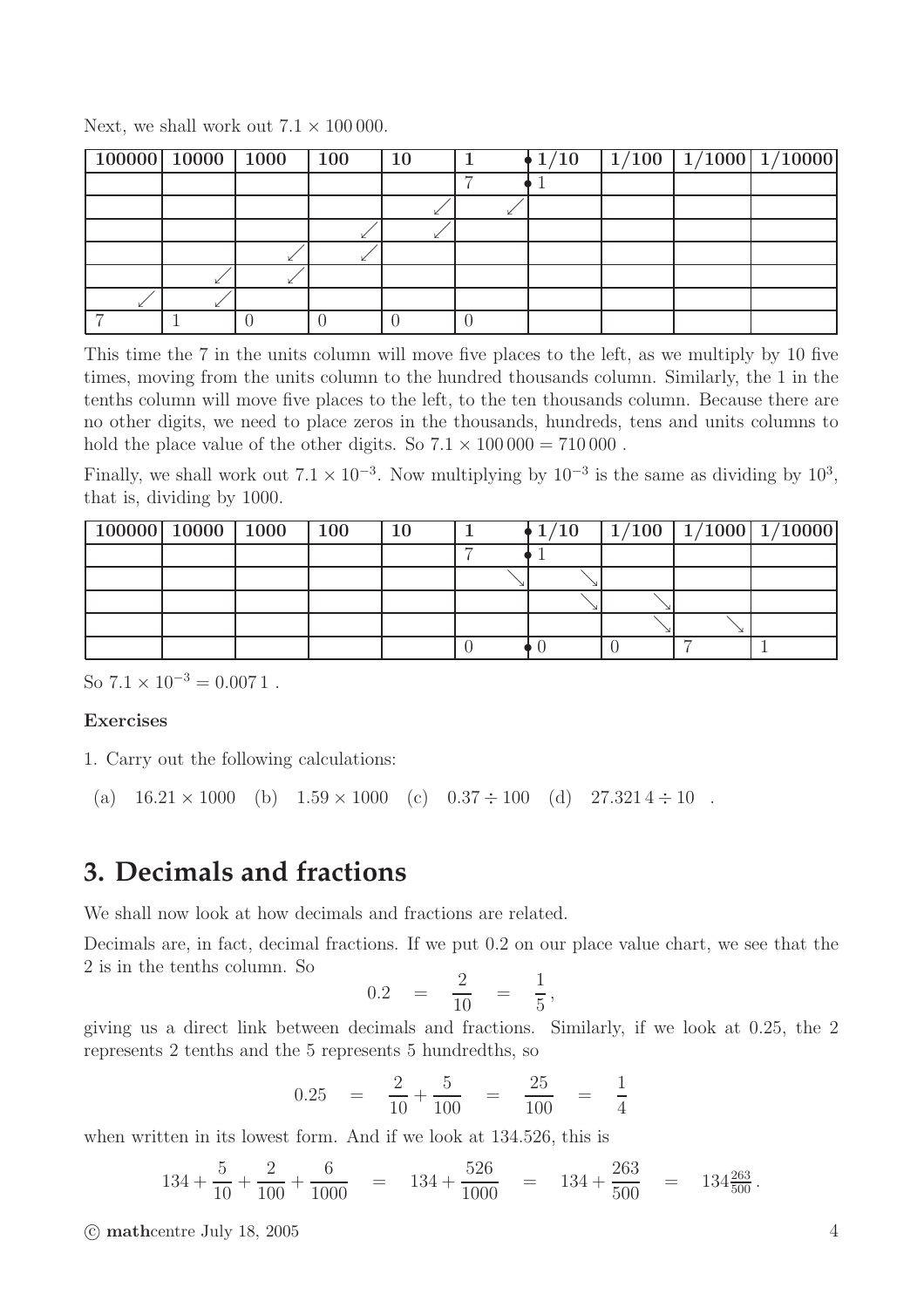To turn fractions into decimal fractions we simply carry out the division. For example,

$$
\frac{1}{2} = 1 \div 2 = 0.5
$$
  

$$
\frac{3}{4} = 3 \div 4 = 0.75
$$
  

$$
\frac{1}{3} = 1 \div 3 = 0.33333333...
$$
 = 0.3

In this case, we can see that the decimal fraction of  $1/3$  is a non-terminating decimal, and we indicate that the 3 is repeated by writing it with a dot on top, as 3. So  $1/3$  as a fraction is a more precise notation than a decimal representation which stops after some number of places. The easiest way to convert a fraction to a decimal is to use a calculator to carry out the division, but you should be aware of the inaccuracy involved when the decimal does not terminate.

If you have a mixed fraction, for example  $2\frac{5}{6}$ , you turn it into a decimal by calculating  $5 \div 6$ then adding the 2:

$$
2\frac{5}{6} = (5 \div 6) + 2 = 0.8\dot{3} + 2 = 2.8\dot{3}.
$$

Again in this example we have a non-terminating decimal, and to use  $2\frac{5}{6}$  in decimal form we need to approximate, as we shall see in the next section.



A decimal is a fraction written in decimal notation.

To find a decimal from a fraction, calculate the numerator divided by the denominator. If the decimal does not terminate and the final digit is repeated indefinitely, this is indicated by a dot placed over that digit, as in  $\frac{1}{3} = 0.\overline{3}$ . If a whole group of digits is repeated, this is indicated by dots placed over the first and last digits of the group, as in  $\frac{1}{11} = 0.\dot{0}\dot{9}$ .

#### Exercises

- 2. Write the following decimals as fractions:
	- (a)  $0.75$  (b)  $0.8$  (c)  $16.275$  (d)  $6.3333333...$
- 3. Write the following fractions as decimals:
- (a)  $\frac{6}{10}$  (b)  $\frac{7}{11}$  (c)  $2\frac{12}{48}$ .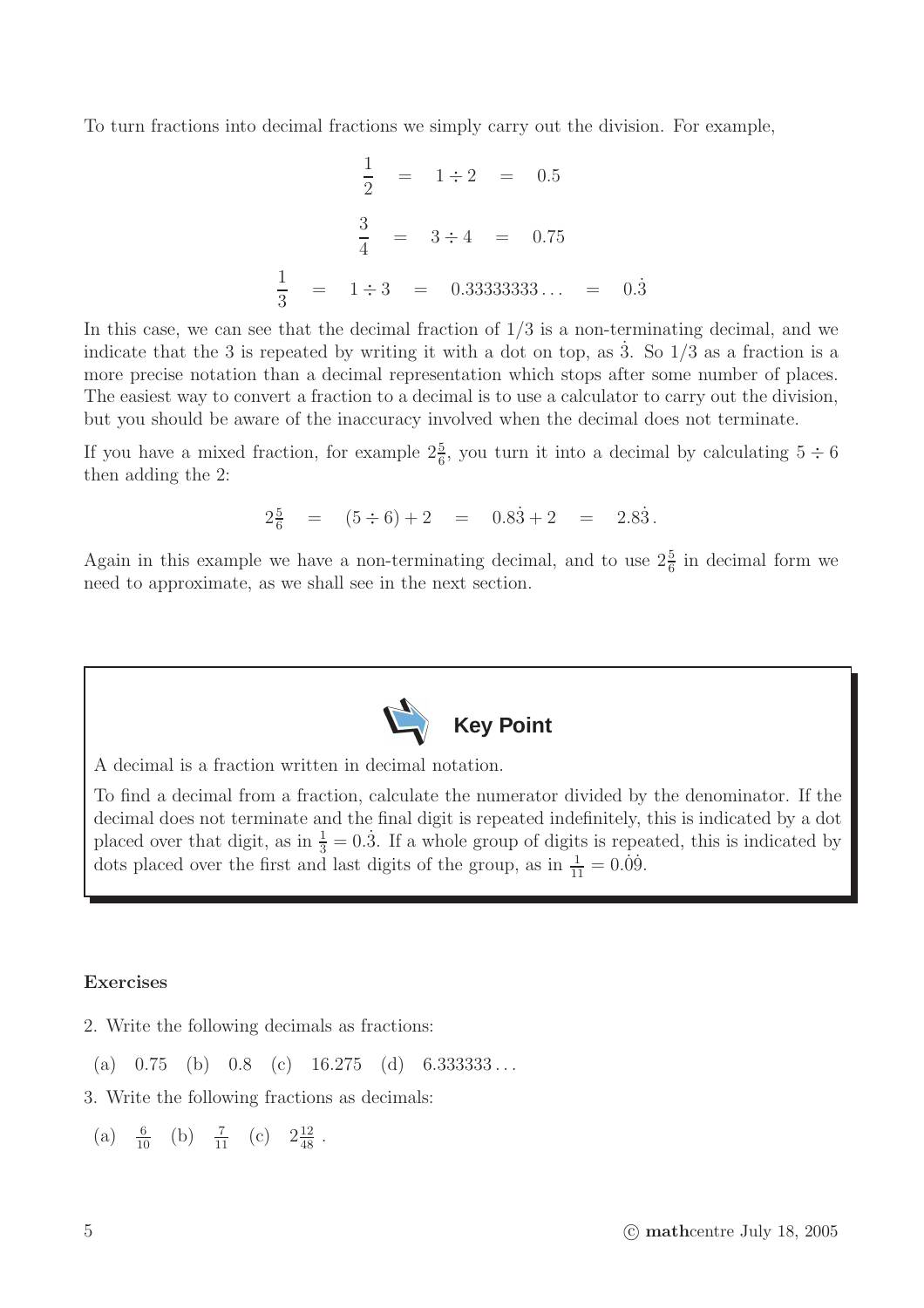### **4. The accuracy of decimals**

The accuracy of a number can be given using 'decimal places' or 'significant figures'. We shall look at decimal places first.

Suppose that your calculator gives you an answer of 32.7914, and you are asked to give the answer to one decimal place. This means that you write just 1 digit after the decimal point. So if we put a line after the first decimal place, we can clearly see the other decimal places that will be discarded.

32.7|914

So our first thought might be that the answer to one decimal place should be 32.7. But before writing our answer down, we need to inspect the decimal place that comes after the line we have drawn. If this digit is a 0, 1, 2, 3 or 4 then the answer required lies to the left of the line, as we had supposed. But if this digit is 5, 6, 7, 8 or 9, as in this example, then the answer is closer to the next tenth up, and the digit to the left of the line must be increased by 1. In this case, 32.79 is closer to 32.8 than it is to 32.7, so to one decimal place the answer is 32.8.

Here are some examples. Write 15.2172 to 3 decimal places (d.p.):

15.217|2 is 15.217 to 3 d.p.

Write 0.315 to 2 d.p.:

0.31|5 is 0.32 to 2 d.p.

When it comes to dealing with a 5, it is in fact exactly half way between and theoretically the number could be left alone or rounded up. However, mathematical convention is to round up.

Here are some more examples. Round 6.2549 to 1 d.p.:

6.2|549 is 6.3 to 1 d.p.

Now round it to 2 d.p.:

6.25|49 is 6.25 to 2 d.p.

Now round it to 3 d.p.:

6.254|9 is 6.255 to 3 d.p.

To round to significant figures (s.f.), we use the same principles but instead of starting at the decimal point and counting the number of places of decimals required, we start at the left-most digit that is not zero. For example, suppose we are asked to round 27.3721 to 3 s.f. Starting at the first non-zero digit from the left, we count 3 places and draw the line. Looking at the next digit after the line, we decide whether the previous digit stays the same or needs to be increased by 1. So:

27.3|721 is 27.4 to 3 s.f.

Round 0.005 214 to 1 s.f.: we start counting from the first non-zero digit on the left, and put the line after 1 digit. So:

0.005|214 is 0.005 to 1 s.f.

Write 27 413 200 to 2 s.f.: again start counting from the first non-zero digit on the left and put in the line. But remember, you need to fill in with zeros to ensure that the place values of the 2 and the 7 remain correct.

27|413 200 is 27 000 000 to 2 s.f.